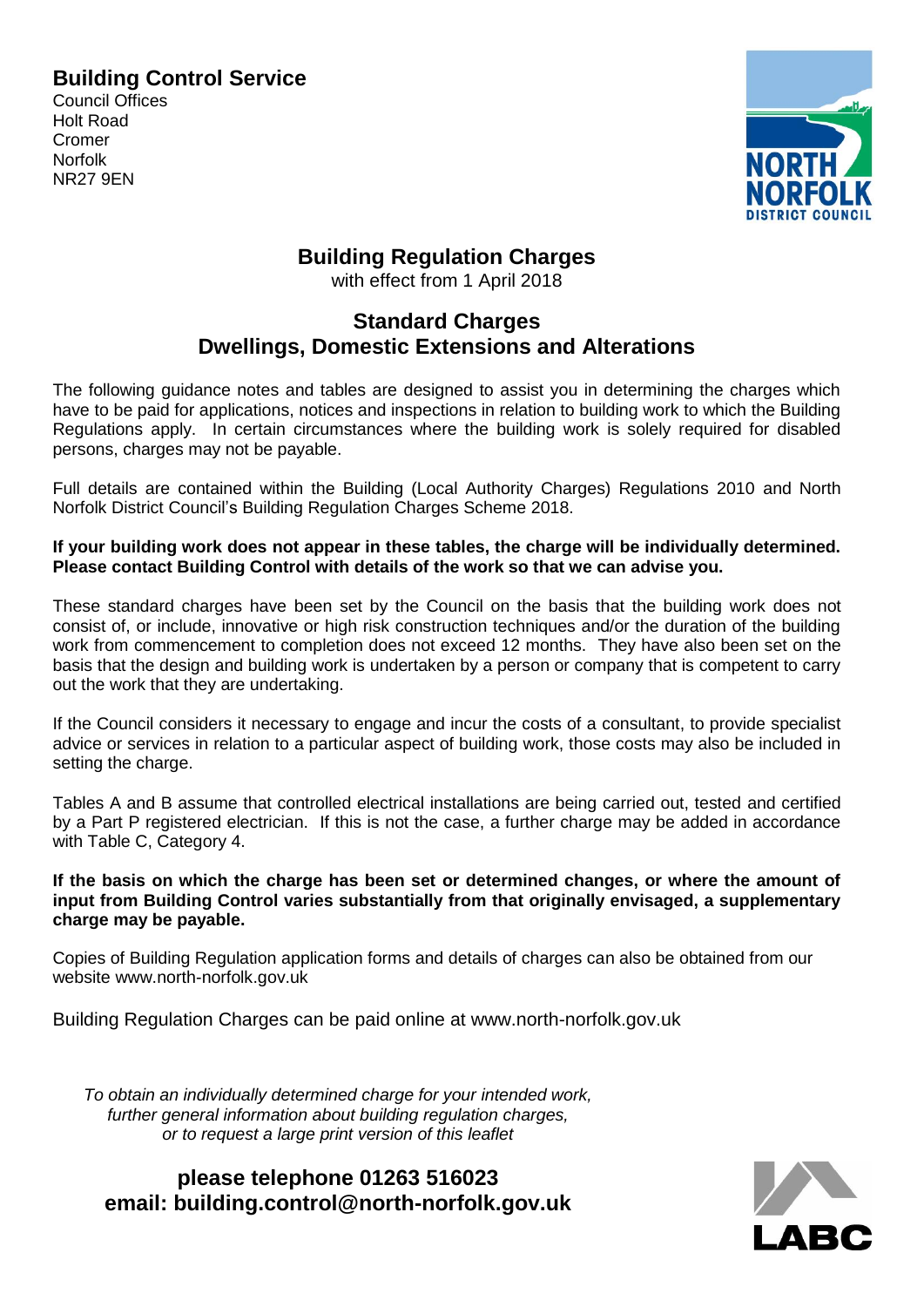#### **TABLE A CHARGES FOR THE ERECTION OF, OR CONVERSION TO FORM NEW DWELLINGS**

| Number of<br><b>Dwellings/Types</b> | <b>Plan Charge</b><br>£ |       |        |        | <b>Inspection Charge</b> |        | <b>Building Notice Charge</b> |        |        |  |
|-------------------------------------|-------------------------|-------|--------|--------|--------------------------|--------|-------------------------------|--------|--------|--|
|                                     | Charge                  | VAT   | Total  | Charge | VAT                      | Total  | Charge                        | VAT    | Total  |  |
|                                     | 240.00                  | 48.00 | 288.00 | 385.00 | 77.00                    | 462.00 | 600.00                        | 120.00 | 720.00 |  |

For 2 or more dwellings or if the floor area of a dwelling exceeds 300m<sup>2</sup> or the building has more than 3 storeys, the charge is individually determined (a basement is classed as a storey for these purposes).

Charges for conversions to form a single dwelling with an internal area of less than 50m2 can be taken from Table B Category 6.

This Table assumes that controlled electrical installations are being carried out, tested and certified by a Part P registered electrician. If this is not the case a further charge may be added in accordance with Table C, Category 4.

NOTE – The Inspection Charge can be reduced by £25.00 + VAT (£30.00) if the amount is paid up front with the Plan Charge (the same amount as a Building Notice Charge).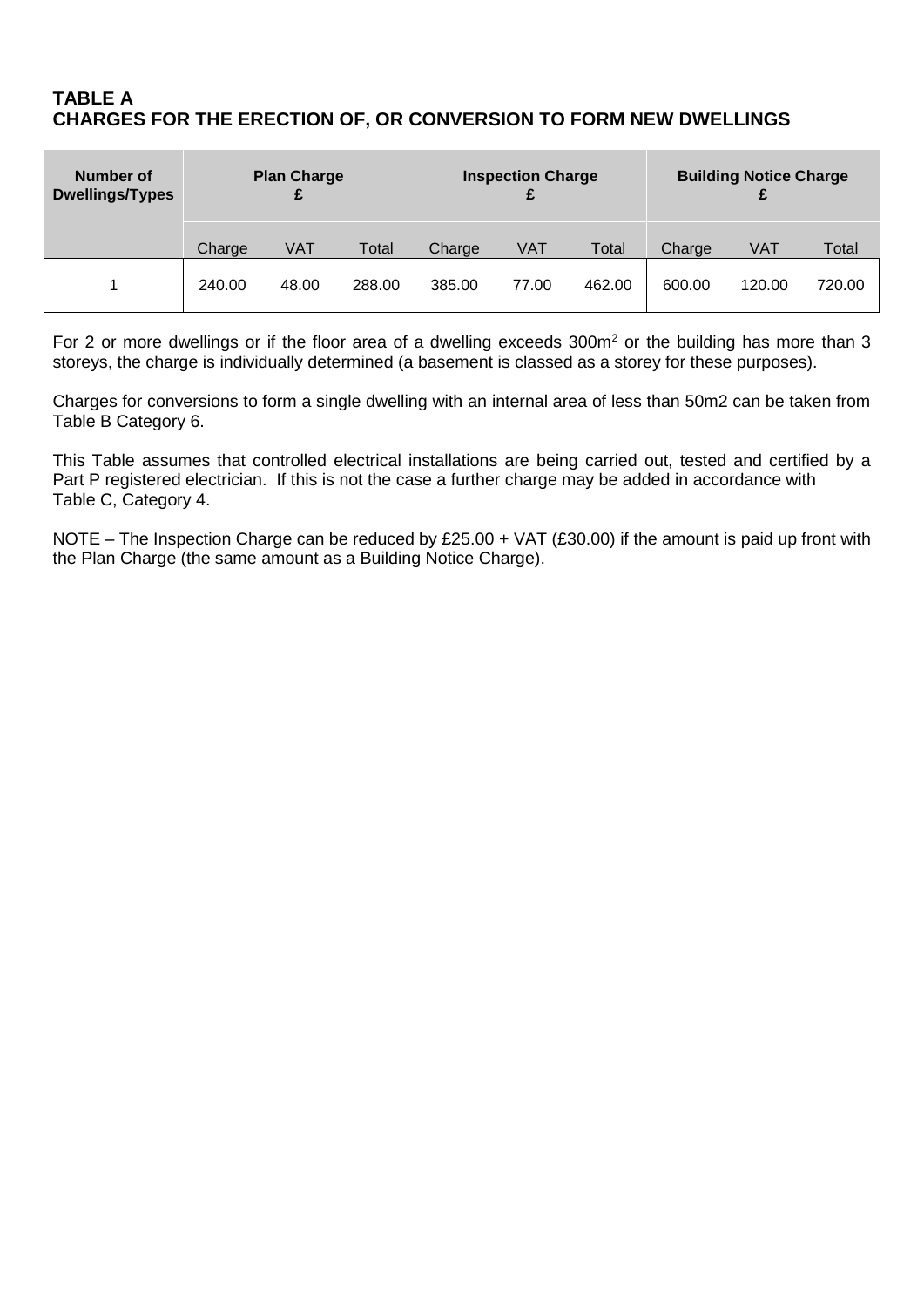#### **TABLE B STANDARD CHARGES FOR THE ERECTION OF DOMESTIC EXTENSIONS AND CERTAIN SMALL BUILDINGS**

|    | Category/<br><b>Plan Charge</b><br><b>Description</b><br>£                                                                                                                                                                    |        |            |        |        | <b>Inspection Charge</b><br>£ |              | <b>Building Notice Charge</b><br>£ |            |        |  |
|----|-------------------------------------------------------------------------------------------------------------------------------------------------------------------------------------------------------------------------------|--------|------------|--------|--------|-------------------------------|--------------|------------------------------------|------------|--------|--|
|    |                                                                                                                                                                                                                               | Charge | <b>VAT</b> | Total  | Charge | <b>VAT</b>                    | <b>Total</b> | Charge                             | <b>VAT</b> | Total  |  |
| 1. | Single storey<br>extension floor area<br>not exceeding 10m <sup>2</sup>                                                                                                                                                       | 150.00 | 30.00      | 180.00 | 205.00 | 41.00                         | 246.00       | 330.00                             | 66.00      | 396.00 |  |
| 2. | Single storey<br>extension floor area<br>exceeding 10m <sup>2</sup> not<br>exceeding 100m <sup>2</sup>                                                                                                                        | 210.00 | 42.00      | 252.00 | 295.00 | 59.00                         | 354.00       | 480.00                             | 96.00      | 576.00 |  |
| 3. | Multi storey<br>extension floor area<br>not exceeding 200m <sup>2</sup>                                                                                                                                                       | 240.00 | 48.00      | 288.00 | 340.00 | 68.00                         | 408.00       | 555.00                             | 111.00     | 666.00 |  |
| 4. | Loft conversions                                                                                                                                                                                                              | 240.00 | 48.00      | 288.00 | 295.00 | 59.00                         | 354.00       | 510.00                             | 102.00     | 612.00 |  |
| 5. | A building or<br>extension<br>comprising solely of<br>a garage, carport,<br>store or similar<br>building not<br>containing sleeping<br>accommodation the<br>total floor area of<br>which does not<br>exceed 100m <sup>2</sup> | 150.00 | 30.00      | 180.00 | 205.00 | 41.00                         | 246.00       | 330.00                             | 66.00      | 396.00 |  |
| 6. | Conversion of an<br>attached garage to a<br>habitable room(s)                                                                                                                                                                 | 150.00 | 30.00      | 180.00 | 205.00 | 41.00                         | 246.00       | 330.00                             | 66.00      | 396.00 |  |

This Table assumes that controlled electrical installations are being carried out, tested and certified by a Part P registered electrician. If this is not the case a further charge may be added in accordance with Table C, Category 4.

NOTE – The Inspection Charges can be reduced by £25.00 + VAT (£30.00) if the amount is paid up front with the Plan Charge (the same amount as a Building Notice Charge).